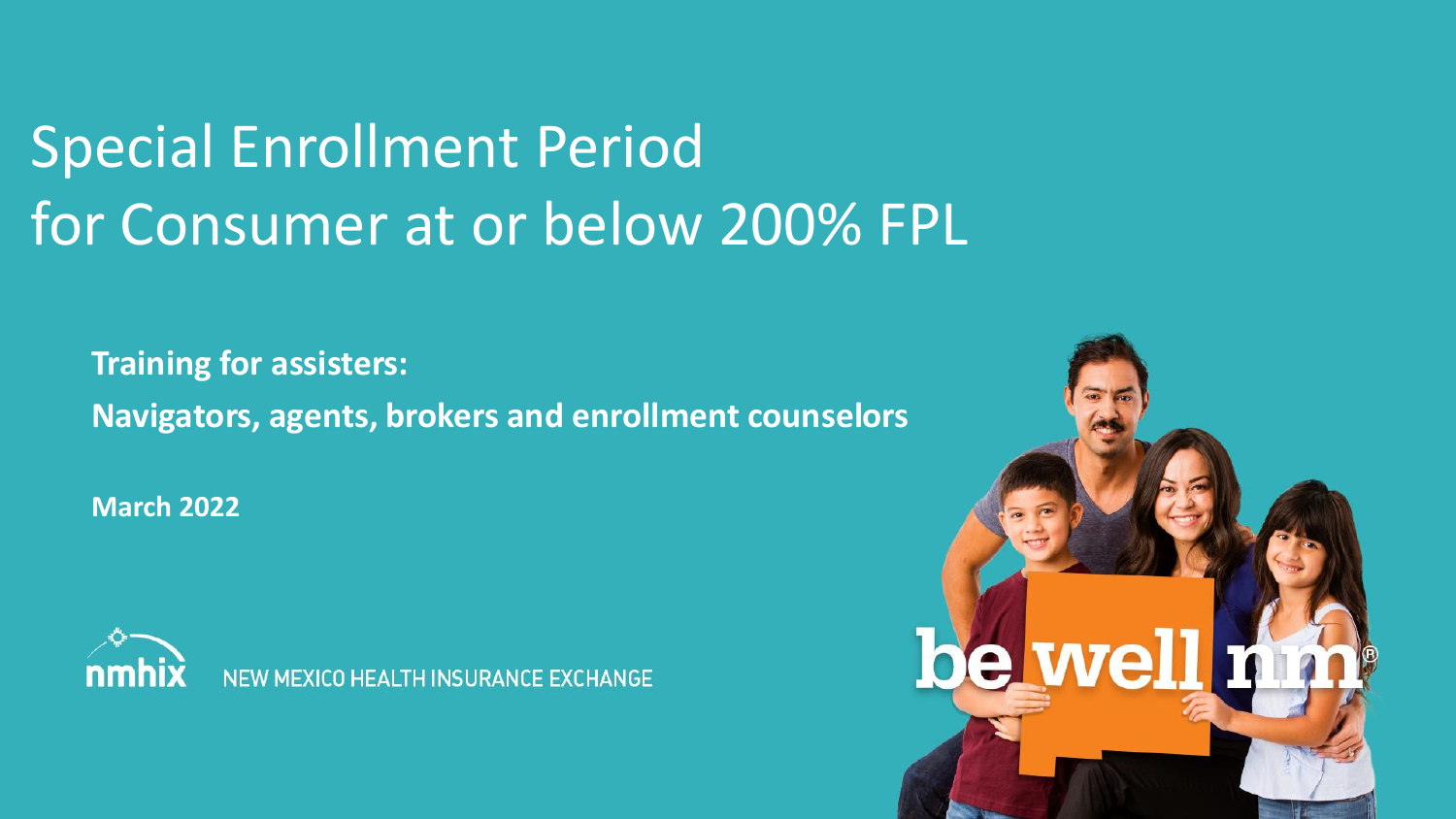### Disclaimer



The information provided in this presentation is an informal summary of beWellnm's policies and practices as of the date it is presented. It is not intended to take the place of the statutes, regulations, and formal policy guidance that it is based upon.

We encourage you to refer to the applicable statutes, regulations, and other resources for complete and current information about the requirements that apply to, or affect, your role.

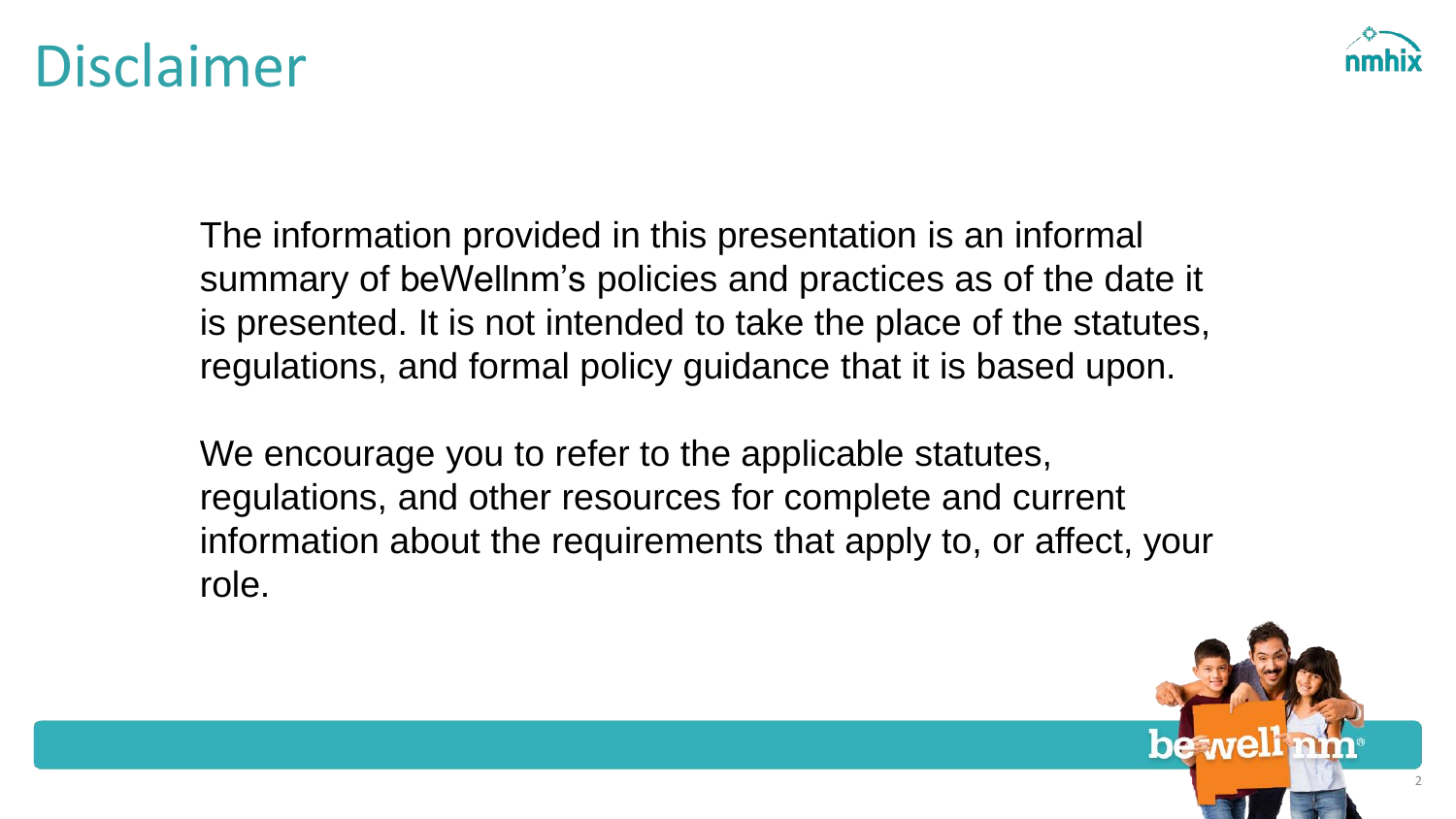

## Agenda

- Introduction
- Eligibility
- Details
- Resources

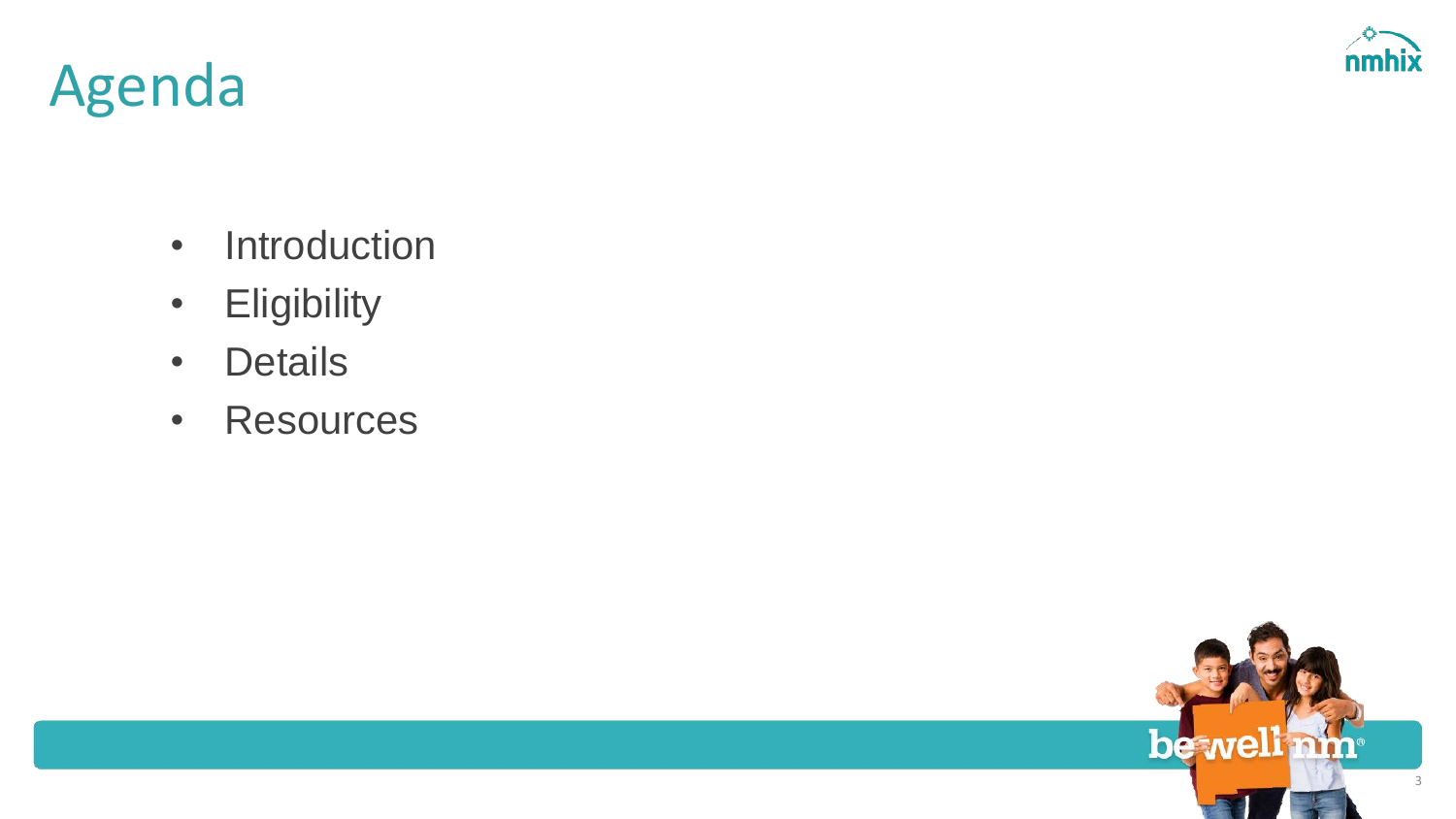### Introduction



#### **A new Special Enrollment Period (SEP)**

In September 2021, HHS established a new SEP to give low-income consumers additional enrollment opportunities and allow them to benefit from the increased financial help available through the American Rescue Plan (ARP).

The Federally-facilitated Marketplace (FFM) established this SEP for consumers who have an estimated annual household income at or below 150% of the Federal Poverty Level (FPL).

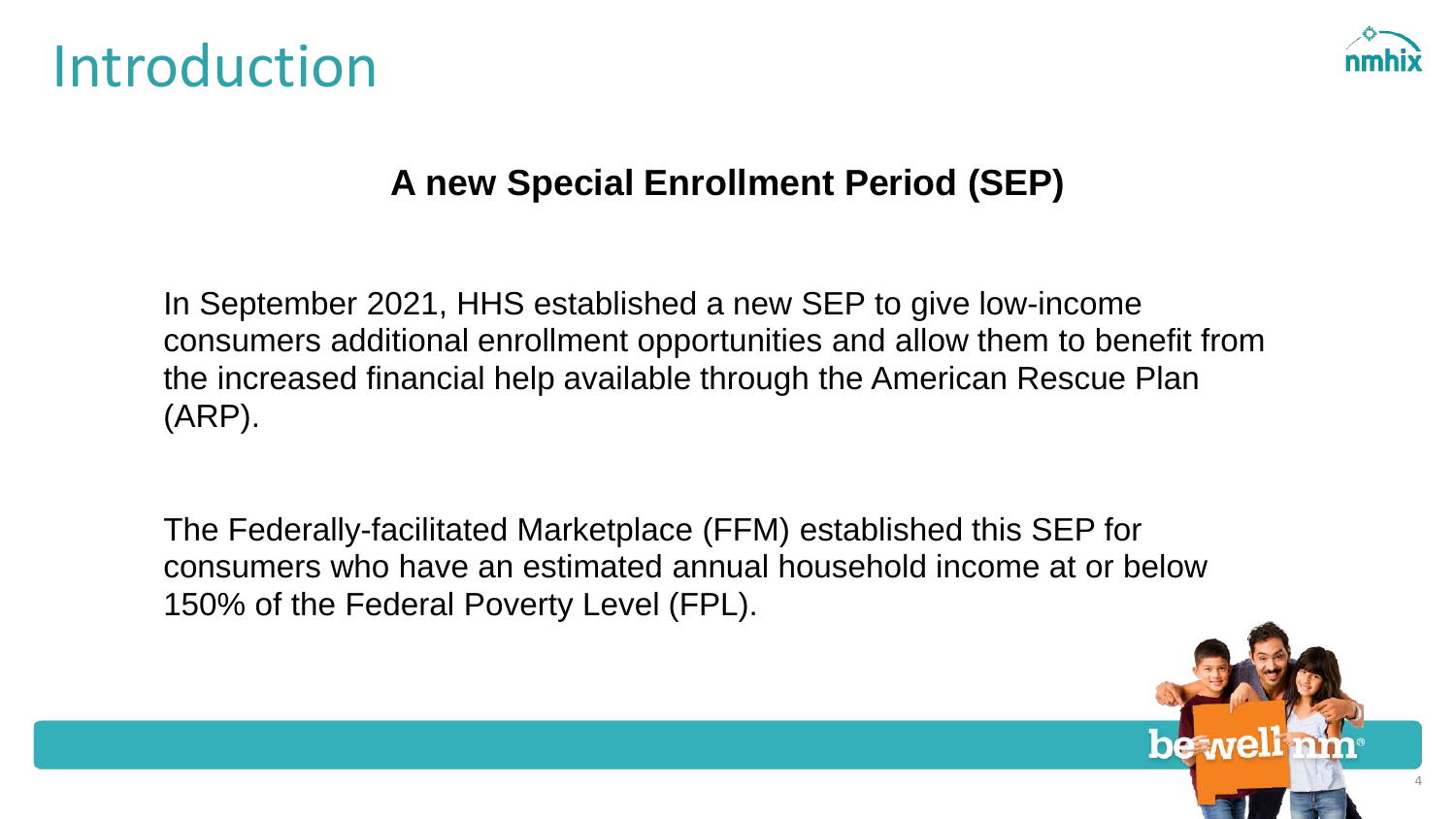



#### **A new Special Enrollment Period (SEP)**

State-based Marketplaces (SBMs) that operate their own eligibility and enrollment platforms also have the option to offer this SEP.

#### **New Mexico has implemented this SEP for consumers with incomes up to 200% FPL.**

\*An estimated 12,000 uninsured New Mexicans with incomes between 139%-200%of the FPL may be eligible to enroll in coverage through this SEP. The majority of these individuals will qualify for free or low-cost plans with very low deductibles and out-of-pocket costs.

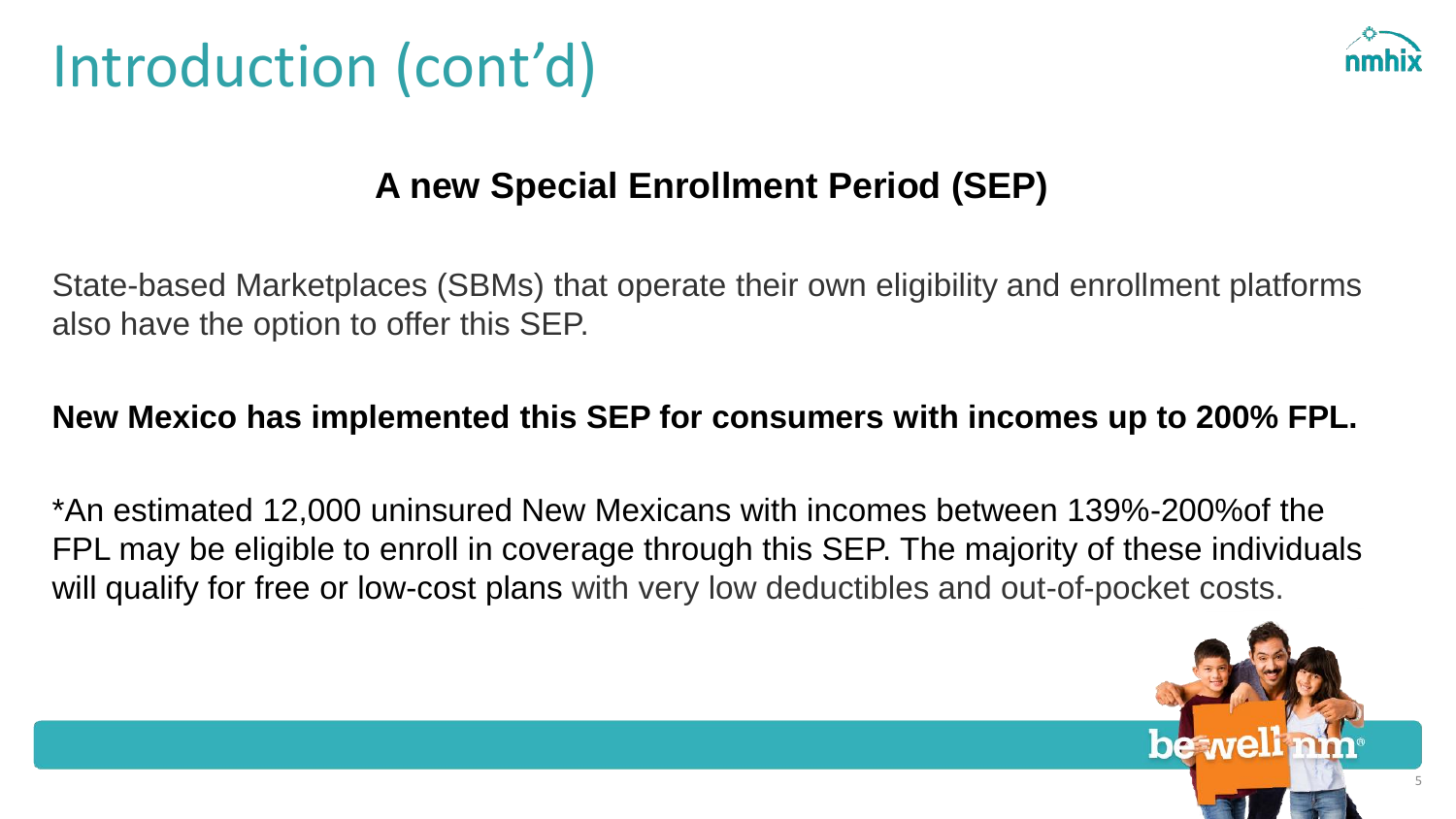



### **Who is eligible?**

New Mexico consumers are eligible to enroll in coverage through this SEP if:

- $\checkmark$  their household income does not exceed 200% of the FPL; and
- $\checkmark$  they are eligible for a premium tax credit; and
- $\checkmark$  they aren't eligible for Medicaid.

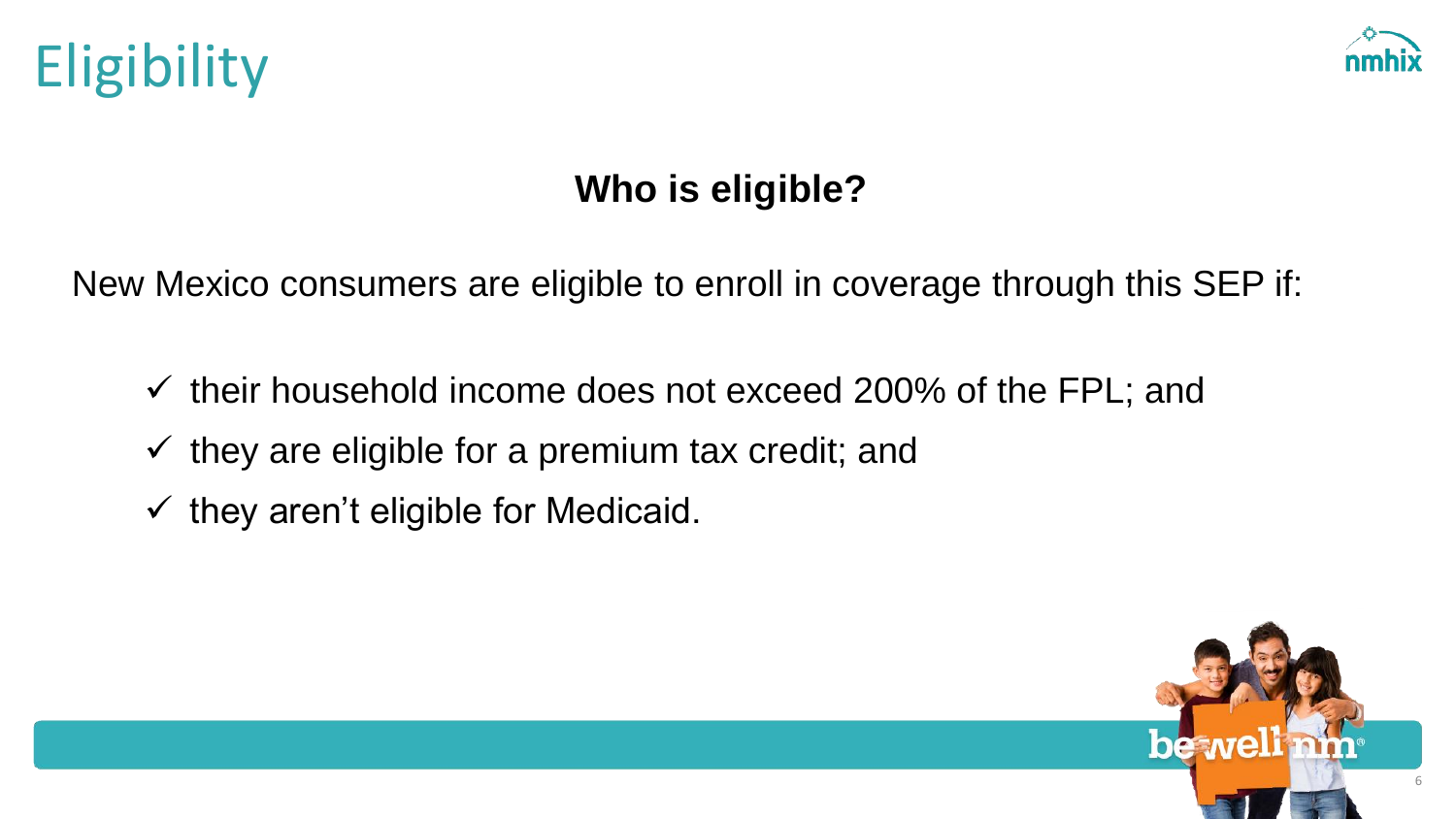# Eligibility (cont'd)



### **Who is eligible?**

Remember:

- $\triangleright$  Consumers must be eligible for premium tax credits in order to take advantage of this SEP. This means that regardless of income, the SEP is not available to consumers who are eligible for:
	- Medicaid
	- **premium-free Medicare Part A**
	- an employer-sponsored health plan that provides minimum value and is considered affordable

➢ This SEP is only available through beWellnm, since premium tax credits aren't available outside the Marketplace.

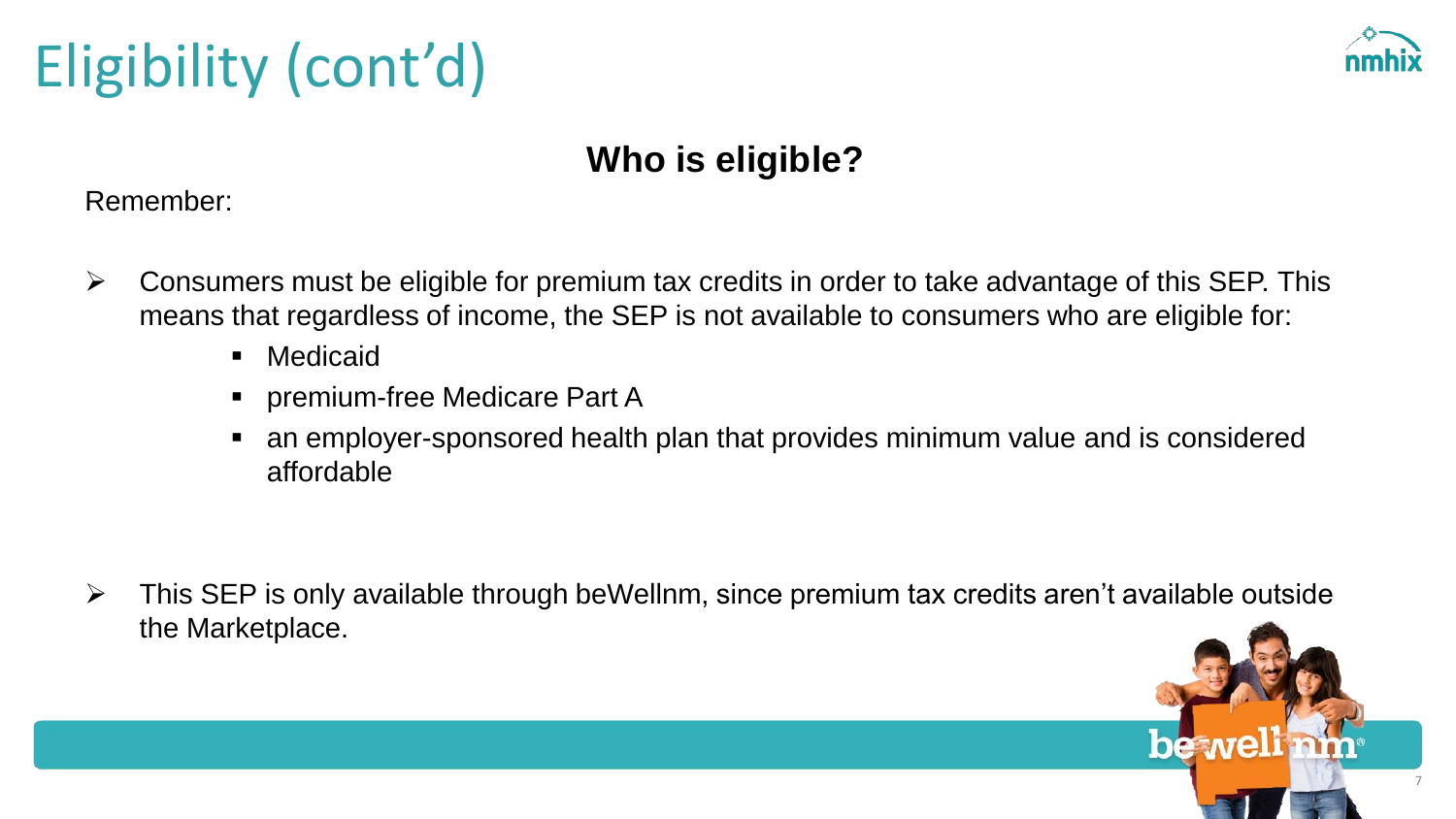



### **When is the SEP available?**

- ➢ The 200% FPL SEP is available through beWellnm beginning March 22, 2022.
- $\triangleright$  Unlike most other SEPs based on qualifying life events, the 200% FLP SEP doesn't have a deadline. Consumers may enroll in Marketplace coverage through this SEP any time during the year, if eligible.

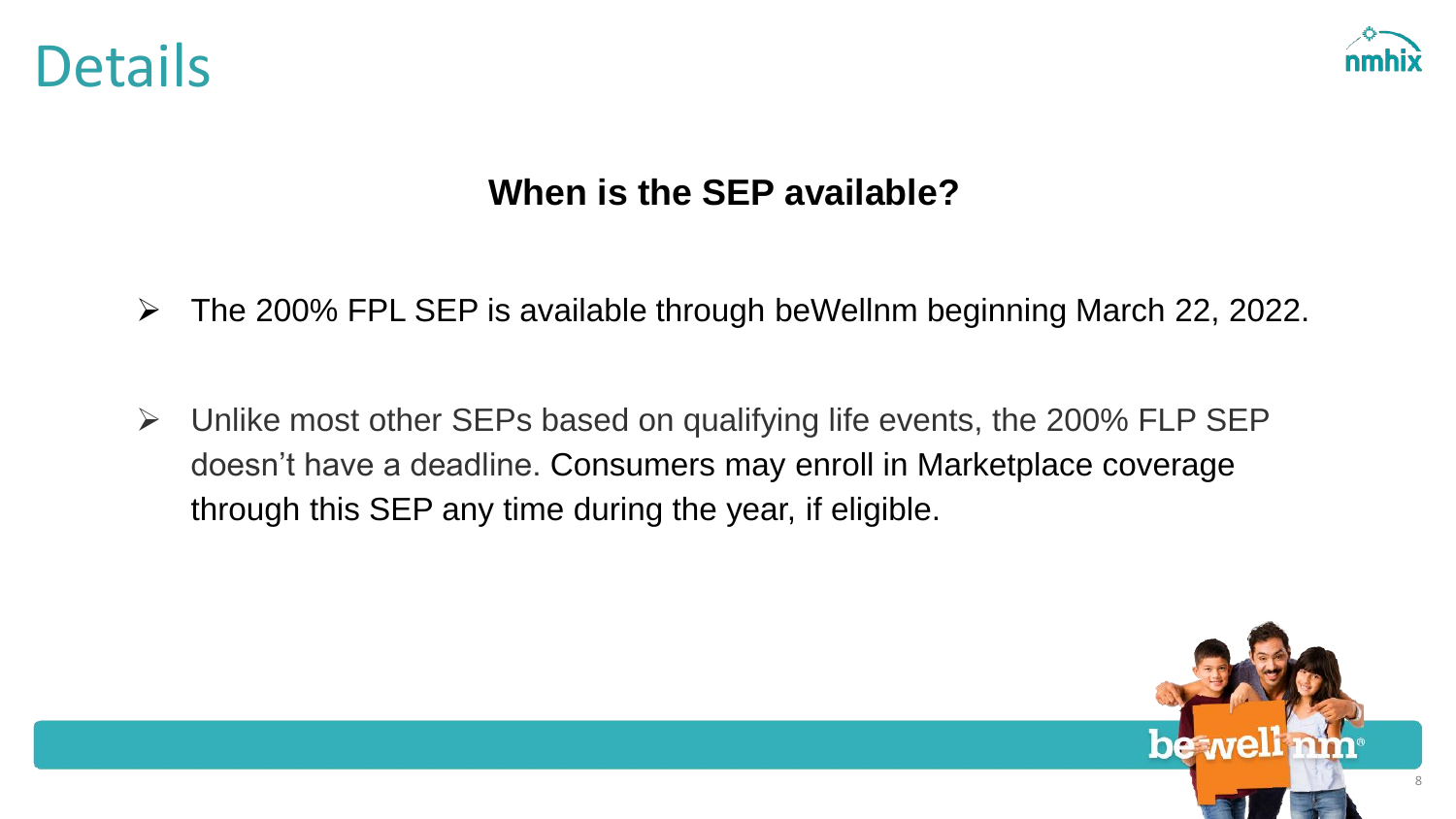

### **How will the SEP affect the application process?**

- $\triangleright$  Eligible consumers with a household income at or below 200% FPL can submit a new application, or update an existing application.
- $\triangleright$  The application will automatically determine the consumer's eligibility for the SEP. Consumers don't need to submit documentation to confirm their SEP eligibility.
- ➢ However, if the income information from trusted data sources doesn't match the consumer's projected income, beWellnm will still ask the consumer to submit proof of income to ensure that the consumer receives the correct amount of premium tax credits and savings.

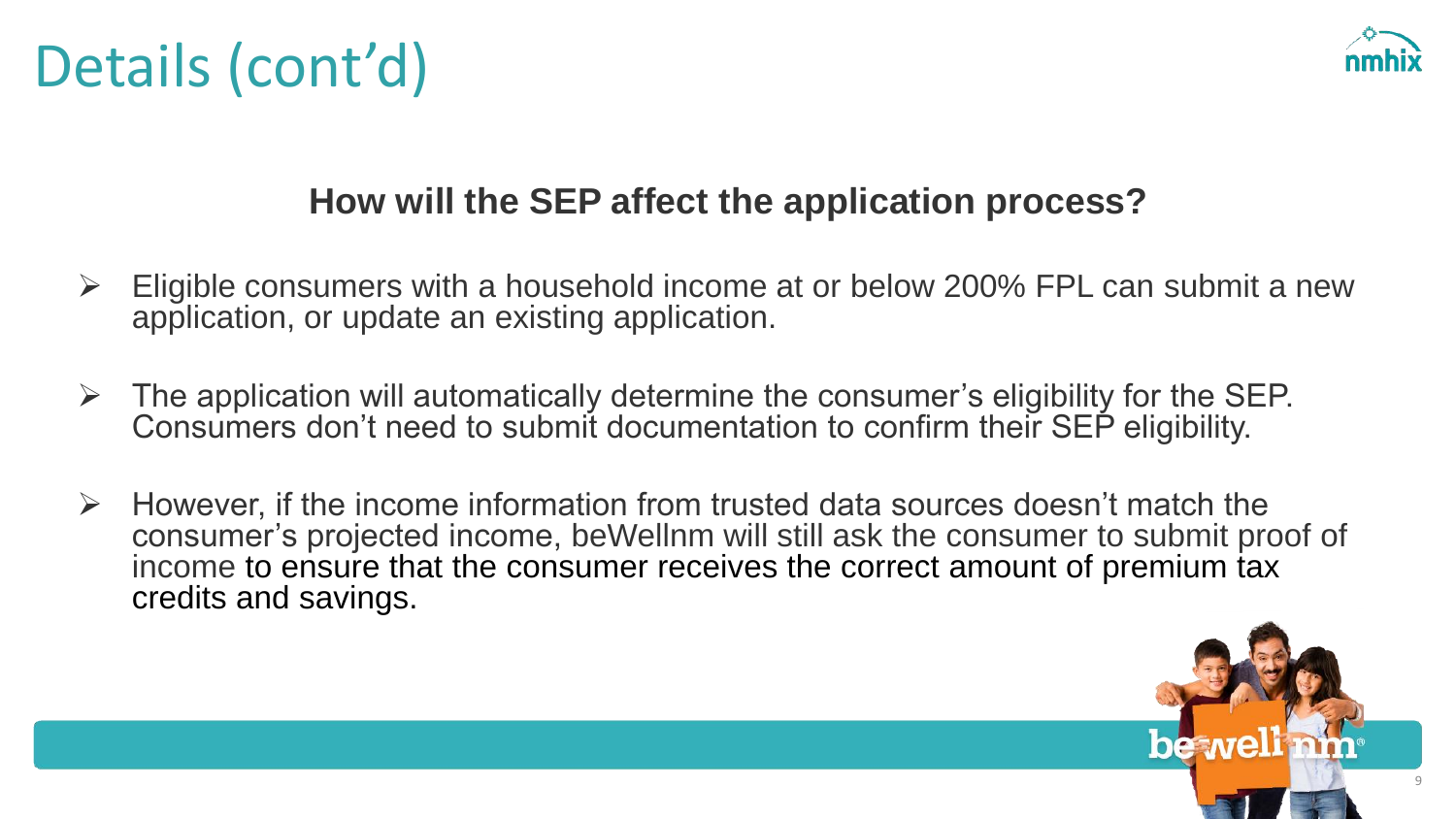

#### **What information do consumers need to know?**

- $\triangleright$  Consumers must meet the following deadlines:
	- $\triangleright$  Enroll by the 23<sup>rd</sup> of the month for coverage that starts on the first day of the following month.
	- $\triangleright$  Pay any premium due (other than the first month's payment (binder payments)) by the last day of the month before the month of coverage (e.g., for April coverage the payment is due on March 31). SEP binder payments are due on the 23<sup>rd</sup> of the month or within 7 days after requesting the enrollment, whichever is later.
- $\triangleright$  Consumers can change plans once per month.
	- $\triangleright$  Consumers who change plans should be aware that deductibles and out-of-pocket costs will reset to \$0 for the year when the new plan starts.

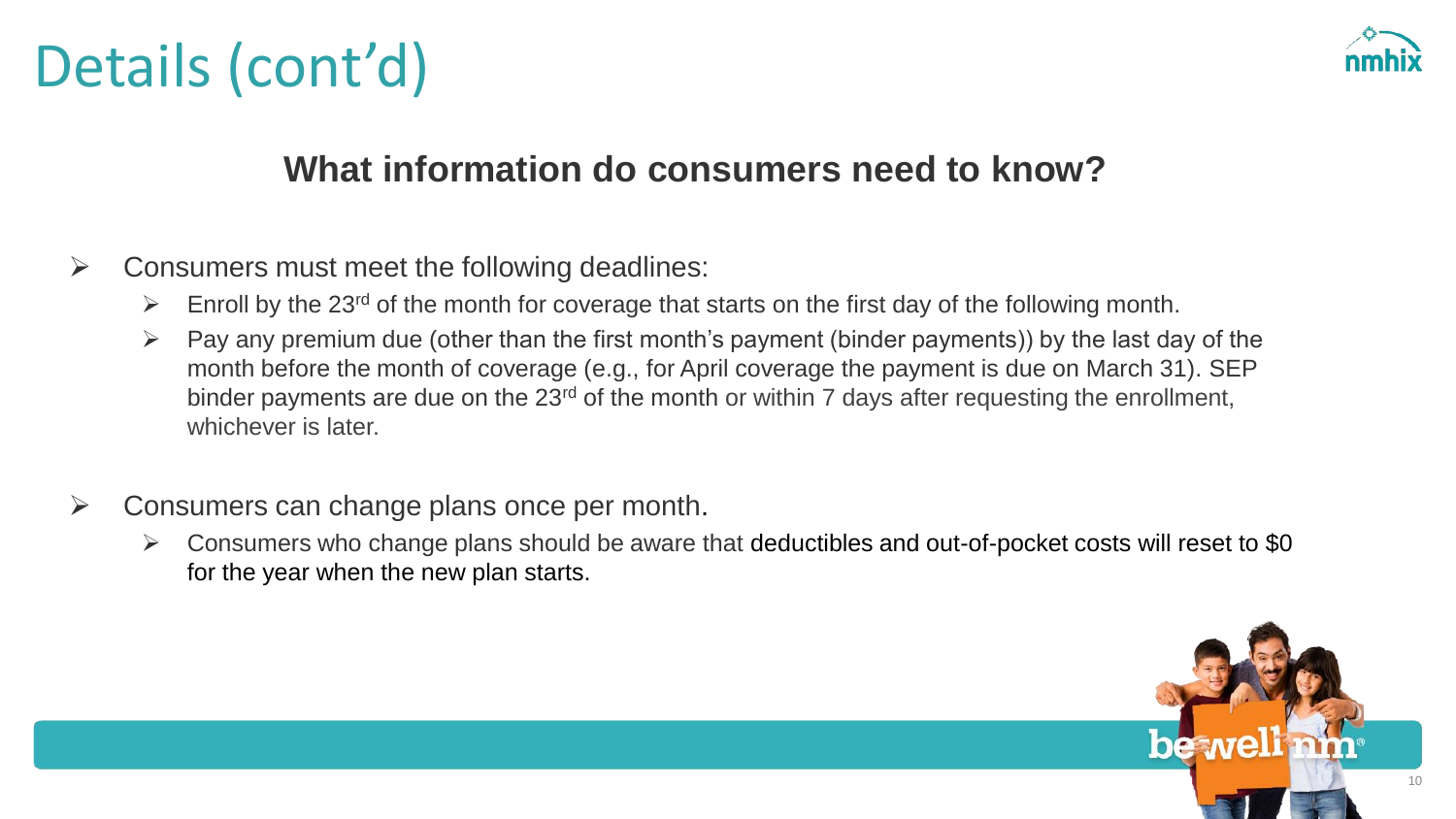

#### **What information do consumers need to know?**

Because eligibility for coverage through this SEP requires that consumers be eligible for a premium tax credit with a projected household income at or below 200% of the FPL, consumers should return to their applications as soon as possible to report any changes in their household or income.

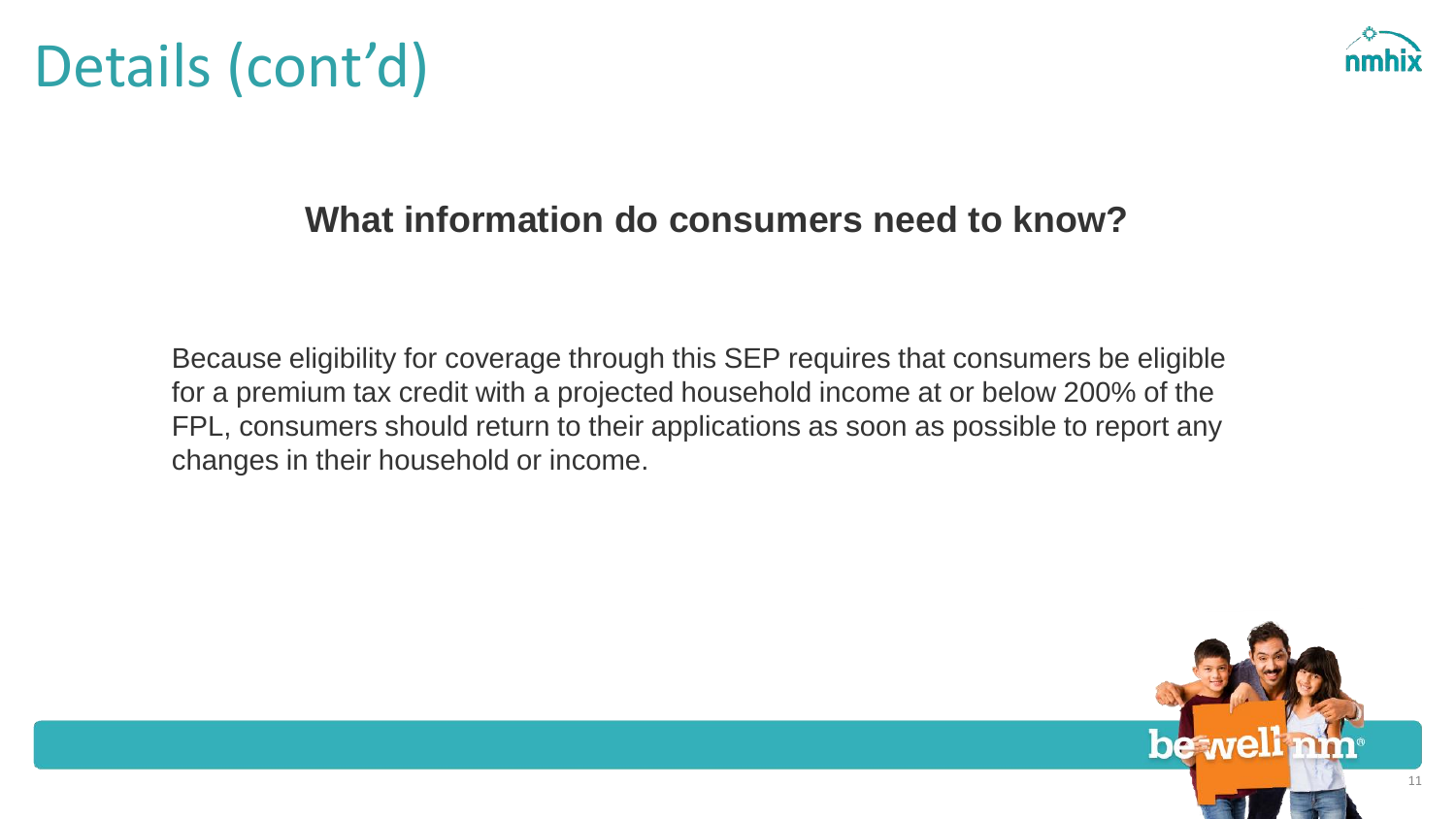

### **Is the new SEP permanent?**

No (at least not yet). The new SEP is based on the ARP enhanced subsidies, which are only in place through the end of 2022. The Build Back Better Act (the version that passed the House in November 2021) calls for some of these savings to be extended through 2025.

However, this legislation stalled in the Senate. Whether the new SEP is only available through the end of 2022 or is available in future years depends on whether Congress extends the ARP's enhanced subsidies.